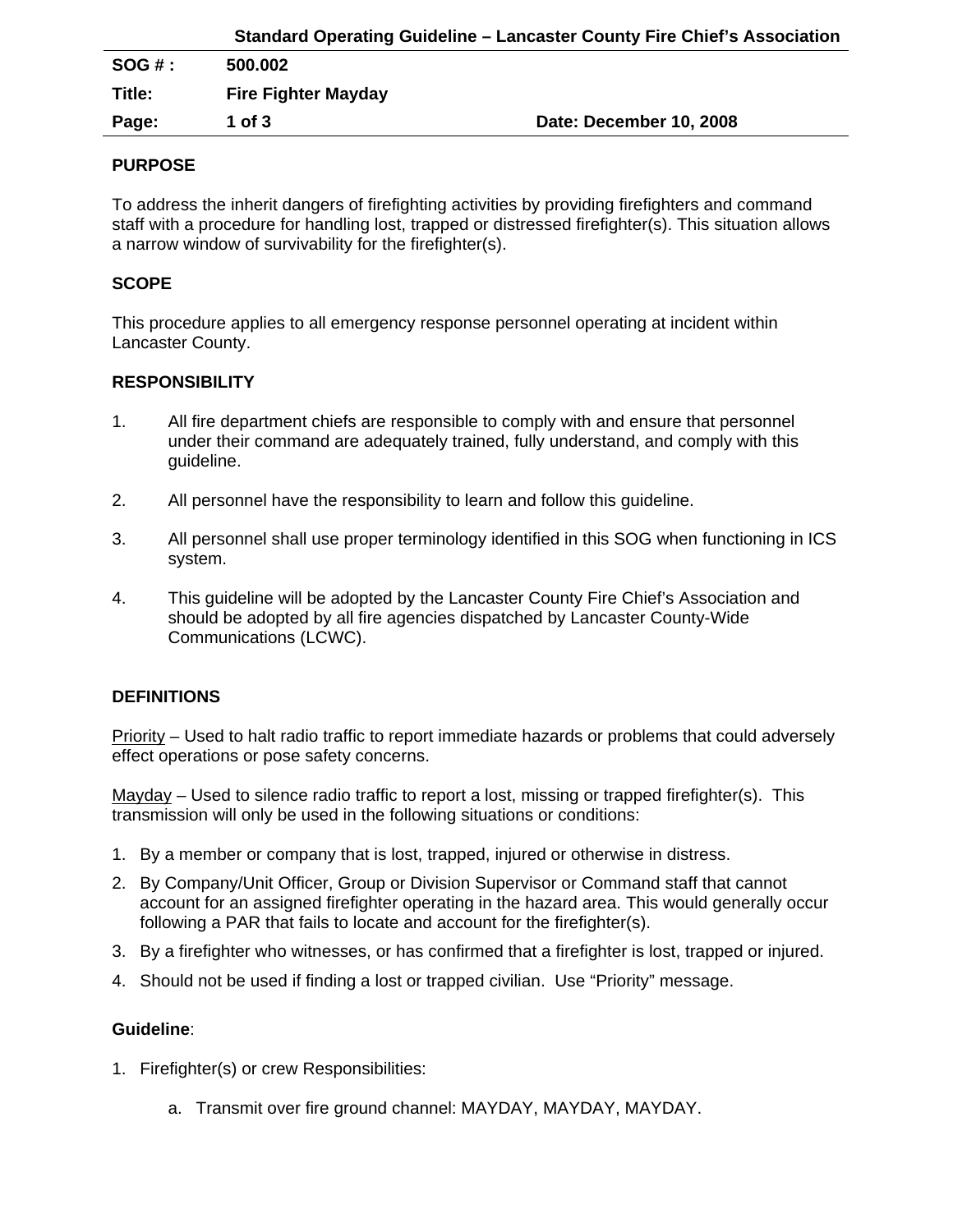|          | <b>Standard Operating Guideline - Lancaster County Fire Chief's Association</b> |                         |  |
|----------|---------------------------------------------------------------------------------|-------------------------|--|
| $SOG#$ : | 500.002                                                                         |                         |  |
| Title:   | <b>Fire Fighter Mayday</b>                                                      |                         |  |
| Page:    | $2$ of $3$                                                                      | Date: December 10, 2008 |  |

- 2. Be prepared to provide following information to the Incident Commander (LUNAR):
	- a. **L**ocation or last known
	- b. **U**nit number
	- c. **N**ame(s)
	- d. **A**ssignment (given by command)
	- e. **R**esources needed
- 3. Tactical recommendations for distressed fire fighter(s):
	- a. Activate PASS alarm
	- b. Crews shall remain intact
	- c. Direct flashlight(s) to ceiling in several directions
- 4. Command Responsibilities:
	- a. Acknowledge the Mayday transmission.
	- b. Record the LUNAR information as provided.
	- c. Announce Mayday on the fire ground channel and advise all units to maintain radio silence.
	- d. Advise Lancaster County-Wide Communications (LCWC) of the Mayday and request a new fire ground channel. Advise all units on the incident to switch to new channel, and request the Mayday Assignment and additional alarm if needed. [*Mayday assignment consists of one (1) Truck, one (1) Rescue, Collapse 6-5, one (1) ALS, and one (1) BLS*] Only mission essential units should remain on the mayday channel; Command, RIT and others advised by the Incident Commander.
	- e. Deploy the RIT to the given or last known location.
	- f. Evacuate building if conditions warrant (see h.)
	- g. Conduct a PAR on the new fire ground channel.
	- h. Do not abandon firefighting positions if crews are not in jeopardy and they must not freelance to the rescue efforts. Control of the fire is critical to firefighter survival and rescue.
	- i. Verify at least one additional alarm has been dispatched.
	- j. Establish a new RIT.
	- k. Request additional resources as needed/required:
		- i. Special/tactical rescue teams
		- ii. EMS resources